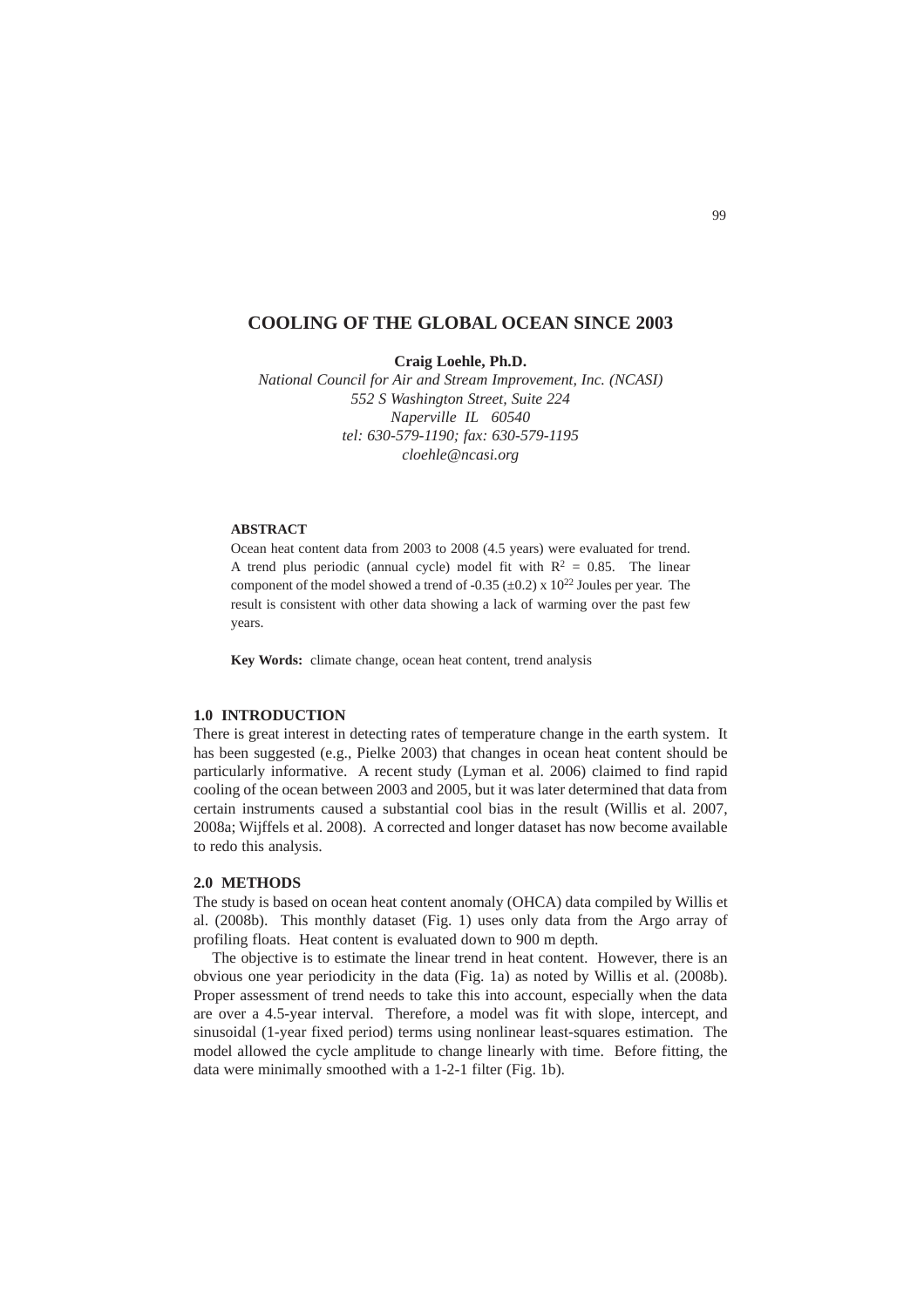

Figure 1.

a) Ocean heat content smoothed with a 1-2-1 filter b) Heat content smoothed with 1-2-1 filter and overlaid with best-fit linear plus sinusoidal (seasonal) model ( $R^2 = 0.85$ ) c) Heat content smoothed with 1-2-1 filter and overlaid with linear trend portion of best-fit model (slope =  $-0.35 \times 10^{22}$  J/yr)

### **3.0 RESULTS**

The model, fit to the smoothed data, gave an excellent fit ( $r = 0.922$ ,  $R^2 = 0.85$ ) and showed clearly that there is an annual periodicity in the data (Fig. 1b), probably due to the north-south asymmetry in ocean area and the effect of orbital variations over the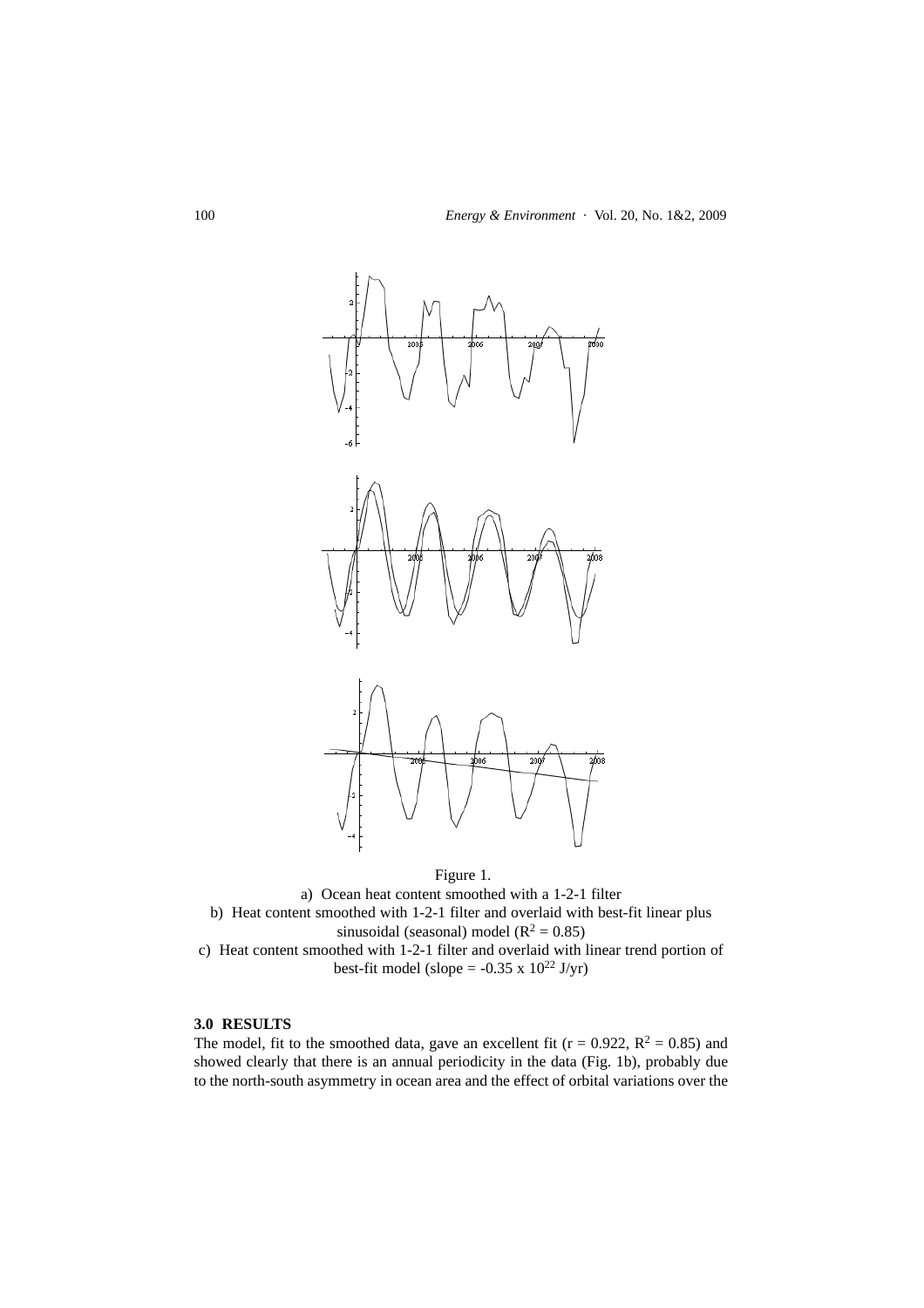year. The peak-to-trough amplitude of the model is  $6.30 \times 10^{22}$  Joules (J) at the beginning of the period and declines to 3.88 x  $10^{22}$  J at the end, showing a damping of the cycle over the 4.5-year period. The slope of the linear component of the model (Fig. 1c) is -0.35 x  $10^{22}$  J/yr, which is 6.9% of the average annual cycle amplitude. The 95% confidence intervals on the trend are from -0.148 x  $10^{22}$  to -0.550 x  $10^{22}$  J/yr. This result clearly excludes warming as a possible interpretation of this data. Examination of residuals from the model fit shows no evidence of nonlinearities, indicating a constant linear cooling trend. Over the 4.5-year period of the data, this equates to a total non-seasonal loss of 1.572 x  $10^{22}$  (0.668 to 2.48 x  $10^{22}$ ) J of heat, which is 31% of the average annual cycle amplitude over the interval.

## **4.0 DISCUSSION**

It has previously been estimated by Willis et al. (2004) that from 1993 to 2003 the upper ocean gained 8.1 ( $\pm$ 1.4) x 10<sup>22</sup> J of heat. This study estimates a loss since then of from 0.668 to 2.48 x  $10^{22}$  J, or 19.4% (up to 31%) of the gain of the prior decade. Ishii and Kimoto (In Press) also show a bias-corrected cooling from 2003 to 2006. On an annual basis, this is a cooling of 0.35 x  $10^{22}$  J compared to 0.81 x  $10^{22}$  J warming for 1993 to 2003 (Willis et al. 2004) and slightly less for the same period to 700 m in Ishii and Kimoto (in press). Dominguez et al. (2008) show a 700 m depth annual warming from 1961 to 2003 of 0.38  $x$  10<sup>22</sup> J. Thus the estimate of cooling in the present study is not out of line with past results. It is also consistent with satellite and surface instrumental records that do not show a warming trend over recent years.

Another bias-corrected estimate (Gouretski and Koltermann 2007) is based on depth profiles too different to make a comparison. By comparison, Willis et al. (2008a) do not find any significant trend (slight negative trend) for 2003 to 2006, but had a shorter record and performed their trend analysis using simple annual means. Heat loss from the ocean has been estimated to also have occurred in the 1980s (Ishii and Kimoto, In Press; Gouretski and Koltermann 2007; Levitus et al. 2001). The data also indicate an interesting damping with time of the annual fluctuations in heat gain and loss (Fig. 1b). While the current study takes advantage of a globally consistent data source, a 4.5-year period of ocean cooling is not unexpected in terms of natural fluctuations. The problem of instrumental drift and bias is quite complicated, however, (Domingues et al. 2008; Gouretski and Koltermann 2007; Wijffels et al. 2008; Willis et al. 2004, 2008a) and it remains possible that the result of the present analysis is an artifact.

#### **ACKNOWLEDGMENTS:**

Thanks to J. Willis for providing ARGOS data.